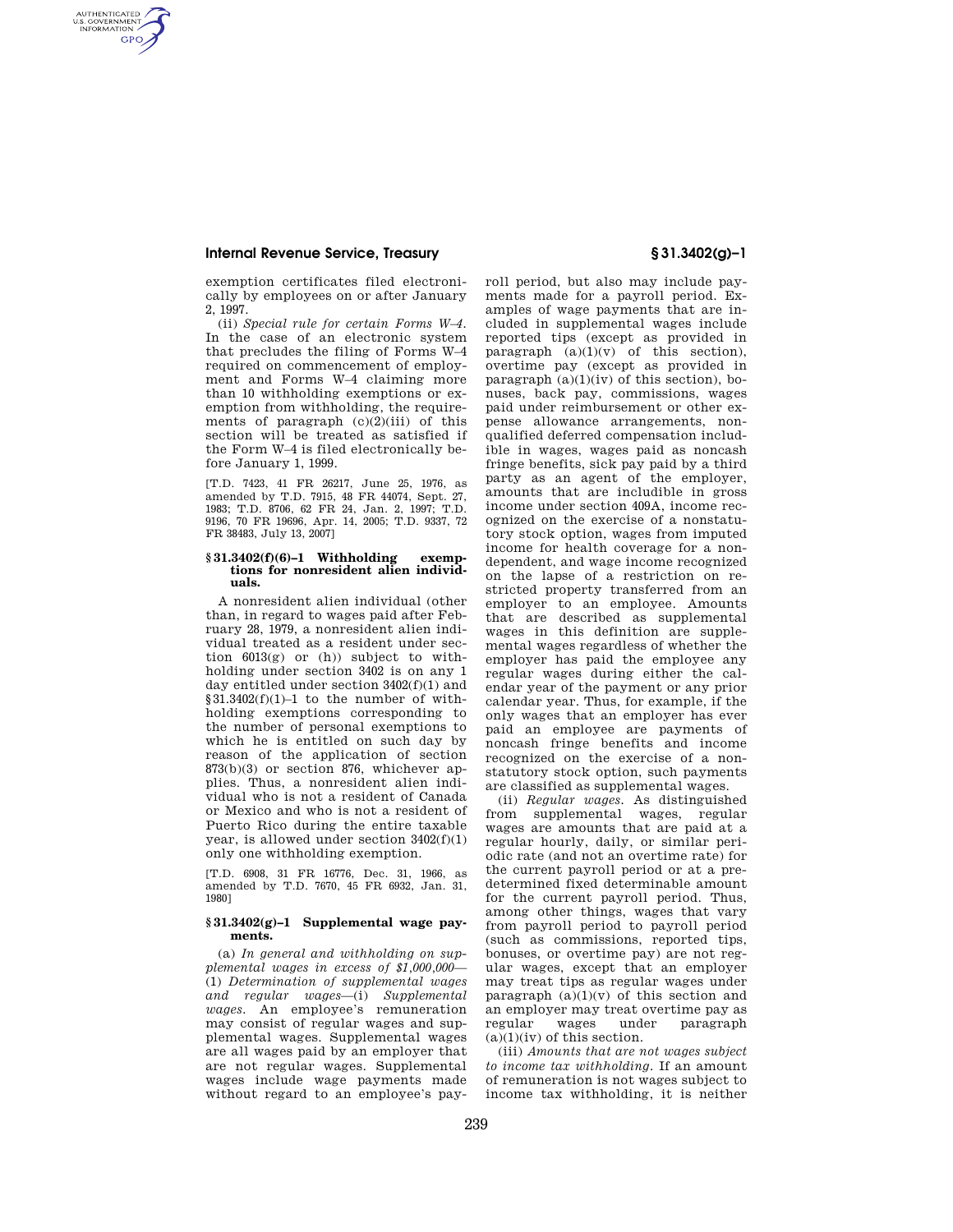regular wages nor supplemental wages. Thus, for example, income from the disqualifying dispositions of shares of stock acquired pursuant to the exercise of statutory stock options, as described in section 421(b), is not included in regular wages or supplemental wages.

(iv) *Optional treatment of overtime pay as regular wages.* Employers may treat overtime pay as regular wages rather than supplemental wages. For this purpose, *overtime pay* is defined as any pay required to be paid pursuant to federal (Fair Labor Standards Act), state, or local governmental laws at a rate higher than the normal wage rate of the employee because the employee has worked hours in excess of the number of hours deemed to constitute a normal work week or work day.

(v) *Optional treatment of tips as regular wages.* Employers may treat tips as regular wages rather than supplemental wages. For this purpose, tips are defined as including all tips which are reported to the employer pursuant to section 6053.

(vi) *Amount to be withheld.* The calculation of the amount of the income tax withholding with respect to supplemental wage payments is provided for under paragraph  $(a)(2)$  through  $(a)(7)$  of this section.

(2) *Mandatory flat rate withholding.* If a supplemental wage payment, when added to all supplemental wage payments previously made by one employer (as defined in paragraph (a)(3) of this section) to an employee during the calendar year, exceeds \$1,000,000, the rate used in determining the amount of withholding on the excess (including any excess which is a portion of a supplemental wage payment) shall be equal to the highest rate of tax applicable under section 1 for such taxable years beginning in such calendar year. This flat rate shall be applied without regard to whether income tax has been withheld from the employee's regular wages, without allowance for the number of withholding allowances claimed by the employee on Form W–4, ''Employee's Withholding Allowance Certificate,'' without regard to whether the employee has claimed exempt status on Form W–4, without regard to whether the employee has requested additional withholding on Form W–4,

**§ 31.3402(g)–1 26 CFR Ch. I (4–1–10 Edition)** 

and without regard to the withholding method used by the employer. Withholding under this paragraph (a)(2) is mandatory flat rate withholding.

(3) *Certain persons treated as one employer*—(i) *Persons under common control.* For purposes of paragraph (a)(2) of this section, all persons treated as a single employer under subsection (a) or (b) of section 52 shall be treated as one employer.

(ii) *Agents.* For purposes of paragraph  $(a)(2)$  of this section, any payment made to an employee by a third party acting as an agent for the employer (regardless of whether such person shall have been designated as an agent pursuant to section 3504) shall be considered as made by the employer except as provided in paragraph  $(a)(4)(iii)$ of this section.

(4) *Treatment of certain items in determining applicability of mandatory flat rate withholding*—(i) *Optional treatment of compensation not subject to income tax withholding.* For purposes of paragraph  $(a)(2)$  of this section, employers may determine whether an employee has received \$1,000,000 of supplemental wages during a calendar year by including in supplemental wages amounts includible in income but not subject to withholding that are reported as wages, tips, other compensation on Form W–2.

(ii) *Allocation of salary reduction deferrals.* In allocating salary reduction deferral amounts excludable from wages for purposes of determining whether the employer has paid \$1,000,000 of supplemental wages under paragraph (a)(2) of this section, employers must allocate such salary reduction deferral amounts to the type of compensation (*i.e.*, gross amounts of regular wage payments or gross amounts of supplemental wage payments) actually being deferred.

(iii) *Optional de minimis exception for certain payments by agents.* For purposes of paragraph (a)(2) of this section, if an agent makes total wage payments (including regular wages and supplemental wages) of less than \$100,000 to an individual during any calendar year, an employer or other agent may disregard such payments in determining whether the individual has received \$1,000,000 of supplemental wages during the calendar year, and such agent need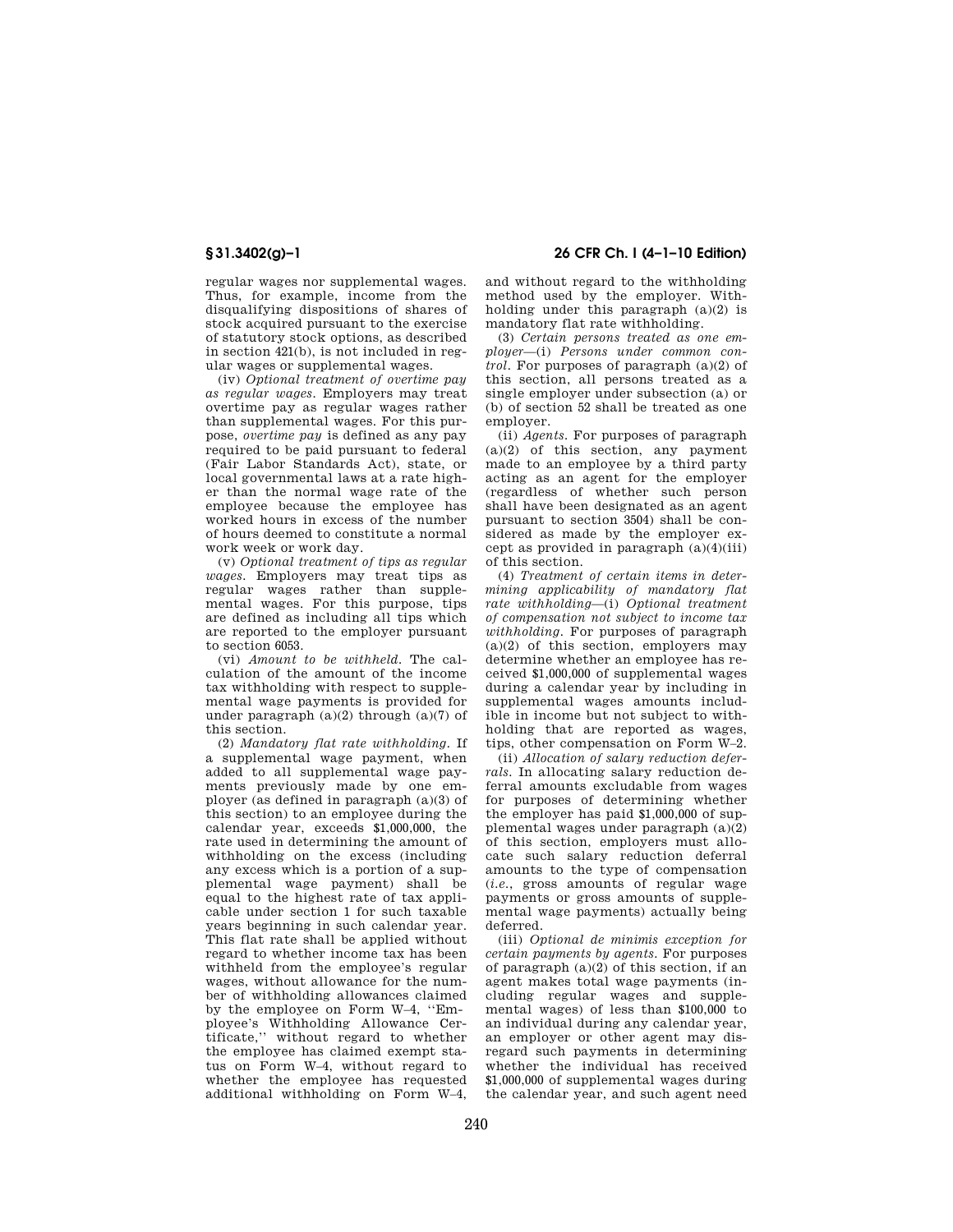## **Internal Revenue Service, Treasury § 31.3402(g)–1**

not consider whether the individual has received other supplemental wages in determining the amount of income tax to be withheld from the payments. An employer may not avail itself of this exception if the employer is making payments to the employee using five or more agents and a principal effect of such use of agents is to reduce the applicability of mandatory flat rate withholding to the employee. For purposes of paragraph  $(a)(2)$  of this section, if an agent makes total wage payments of \$100,000 or more to an individual during any calendar year, the entire amount of supplemental wages paid by the agent during the calendar year to the employee must be taken into account (by other agents of the employer that make total wage payments to the employee of \$100,000 or more, by the agent, and by the employer for which the agent is acting) in determining whether the employee has received \$1,000,000 of supplemental wages.

(iv) *Treatment of supplemental wage payment exceeding \$1,000,000 cumulative threshold.* In the case of a supplemental wage payment that, when added to all supplemental wage payments previously made by the employer to the employee in the calendar year, results in the employee having received in excess of \$1,000,000 supplemental wages for the calendar year, the employer is required to impose withholding under paragraph (a)(2) of this section only on the portion of the payment that is in excess of \$1,000,000 (taking into account all prior supplemental wage payments during the year). However, an employer may subject the entire amount of such supplemental wage payment to the withholding imposed by paragraph  $(a)(2)$  of this section.

(5) *Withholding on supplemental wages that are not subject to mandatory flat rate withholding.* To the extent that paragraph (a)(2) of this section does not apply to a supplemental wage payment (or a portion of a payment), the amount of the tax required to be withheld on the supplemental wages when paid shall be determined under the rules provided in paragraphs (a)(6) and (7) of this section.

(6) *Aggregate procedure for withholding on supplemental wages*—(i) *Applicability.*  The employer is required to determine withholding upon supplemental wages under this paragraph  $(a)(6)$  if paragraph (a)(2) of this section does not apply to the payment or portion of the payment and if paragraph (a)(7) of this section may not be used with respect to the payment. In addition, employers have the option of using this paragraph  $(a)(6)$  to calculate withholding with respect to a supplemental wage payment, if paragraph (a)(2) of this section does not apply to the payment, but if paragraph (a)(7) of this section could be used with respect to the payment.

(ii) *Procedure.* Provided this procedure applies under paragraph  $(a)(6)(i)$  of this section, the supplemental wages, if paid concurrently with wages for a payroll period, are aggregated with the wages paid for such payroll period. If not paid concurrently, the supplemental wages are aggregated with the wages paid or to be paid within the same calendar year for the last preceding payroll period or for the current payroll period, if any. The amount of tax to be withheld is determined as if the aggregate of the supplemental wages and the regular wages constituted a single wage payment for the regular payroll period. The withholding method used by the employer with respect to regular wages would then be used to calculate the withholding on this single wage payment and the employer would take into consideration the Form W–4 submitted by the employee. This procedure is the aggregate procedure for withholding on supplemental wages.

(7) *Optional flat rate withholding on supplemental wages*—(i) *Applicability.*  The employer may determine withholding upon supplemental wages under this paragraph (a)(7) if three conditions are met—

(A) Paragraph (a)(2) of this section does not apply to the payment or the portion of the payment;

(B) The supplemental wages are either not paid concurrently with regular wages or are separately stated on the payroll records of the employer; and

(C) Income tax has been withheld from regular wages of the employee during the calendar year of the payment or the preceding calendar year.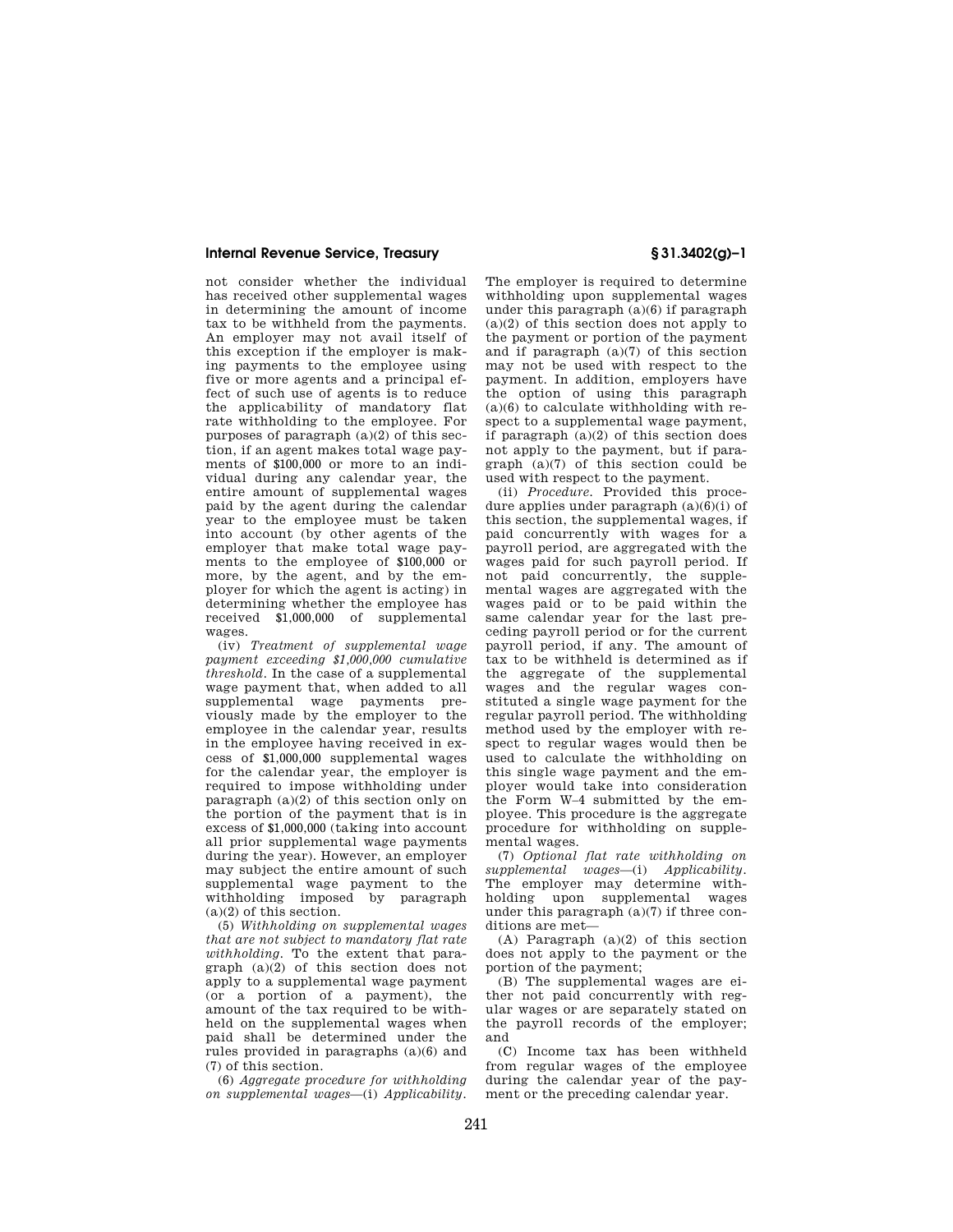(ii) *Procedure.* The determination of the tax to be withheld under paragraph  $(a)(7)(iii)$  of this section is made without reference to any payment of regular wages, without allowance for the number of withholding allowances claimed by the employee on Form W–4, and without regard to whether the employee has requested additional withholding on Form W–4. Withholding under this procedure is optional flat rate withholding.

(iii) *Rate applicable for purposes of optional flat rate withholding.* Provided the conditions of paragraph  $(a)(7)(i)$  of this section have been met, the employer may determine the tax to be withheld—

(A) From supplemental wages paid after April 30, 1966, and prior to January 1, 1994, by using a flat percentage rate of 20 percent;

(B) From supplemental wages paid after December 31, 1993, and on or before August 6, 2001, by using a flat percentage rate of 28 percent;

(C) From supplemental wages paid after August 6, 2001, and on or before December 31, 2001, by using a flat percentage rate of 27.5 percent;

(D) From supplemental wages paid after December 31, 2001, and on or before May 27, 2003, by using a flat percentage rate of 27 percent;

(E) From supplemental wages paid after May 27, 2003, and on or before December 31, 2004, by using a flat percentage rate of 25 percent; and

(F) From supplemental wages paid after December 31, 2004, by using a flat percentage rate of 28 percent (or the corresponding rate in effect under section  $1(i)(2)$  for taxable years beginning in the calendar year in which the payment is made).

(8) *Examples.* For purposes of these examples, it is assumed that the rate for purposes of mandatory flat rate withholding for 2007 is 35 percent, and the rate for purposes of optional flat rate withholding for 2007 is 25 percent. The following examples illustrate this paragraph (a):

*Example 1.* (i) Employee A is an employee of three entities (X, Y, and Z) that are treated as a single employer under section 52(a) or (b). In 2007, X pays regular wages to A on a monthly payroll period for services performed for X, Y, and Z. The regular wages

# **§ 31.3402(g)–1 26 CFR Ch. I (4–1–10 Edition)**

are paid on the third business day of each month. Income tax is withheld from the regular wages of A during the year. A receives only the following supplemental wage payments during 2007 in addition to the regular wages paid by X—

(A) A bonus of \$600,000 from X on March 15, 2007;

(B) A bonus of \$2,300,000 from Y on November 15, 2007; and

(C) A bonus of \$10,000 from Z on December 31, 2007.

(ii) In this *Example 1*, the \$600,000 bonus from X is a supplemental wage payment. The withholding on the \$600,000 payment from X could be determined under either paragraph  $(a)(6)$  or  $(7)$  of this section because income tax has been withheld from the regular wages of A. If X elects to use the aggregate procedure under paragraph (a)(6) of this section, the amount of withholding on the supplemental wages would be based on aggregating the supplemental wages and the regular wages paid by X either for the current or last payroll period and treating the total of the regular wages paid by  $\bar{X}$  and the \$600,000 supplemental wages as a single wage payment for a regular payroll period. The withholding method used by the employer with respect to regular wages would then be used to calculate the withholding on this single wage payment, and the employer would take into consideration the Form W– 4 furnished by the employee.

(iii) In this *Example 1*, the \$2,300,000 bonus from Y is a supplemental wage payment. To calculate the withholding on the \$2,300,000 supplemental wage payment from Y, the \$600,000 of supplemental wages X has already paid to A in 2007 must be taken into account because X and Y are treated as the same employer under section 52(a) or (b). Thus, the withholding on the first \$400,000 of the payment (i.e., the cumulative supplemental wages not in excess of \$1,000,000) is computed separately from the withholding on the remaining \$1,900,000 of the payment (i.e., the amount of the cumulative supplemental wages in excess of \$1,000,000). With respect to the first \$400,000, the withholding could be computed under either paragraph (a)(6) or (a)(7) of this section, because income tax has been withheld from the regular wages of the employee. If Y elected to withhold income tax using paragraph  $(a)(7)$  of this section, Y would withhold on the \$400,000 component at 25 percent (pursuant to paragraph  $(a)(7)(iii)(F)$  of this section), which would result in \$100,000 tax withheld. The remaining \$1,900,000 of the bonus would be subject to mandatory flat rate withholding at the maximum rate of tax in effect under section 1 for 2007 (35%) without regard to the Form W–4 submitted by A. The amount withheld from the \$1,900,000 would be \$665,000. The withholding on the first component and the withholding on the second component then would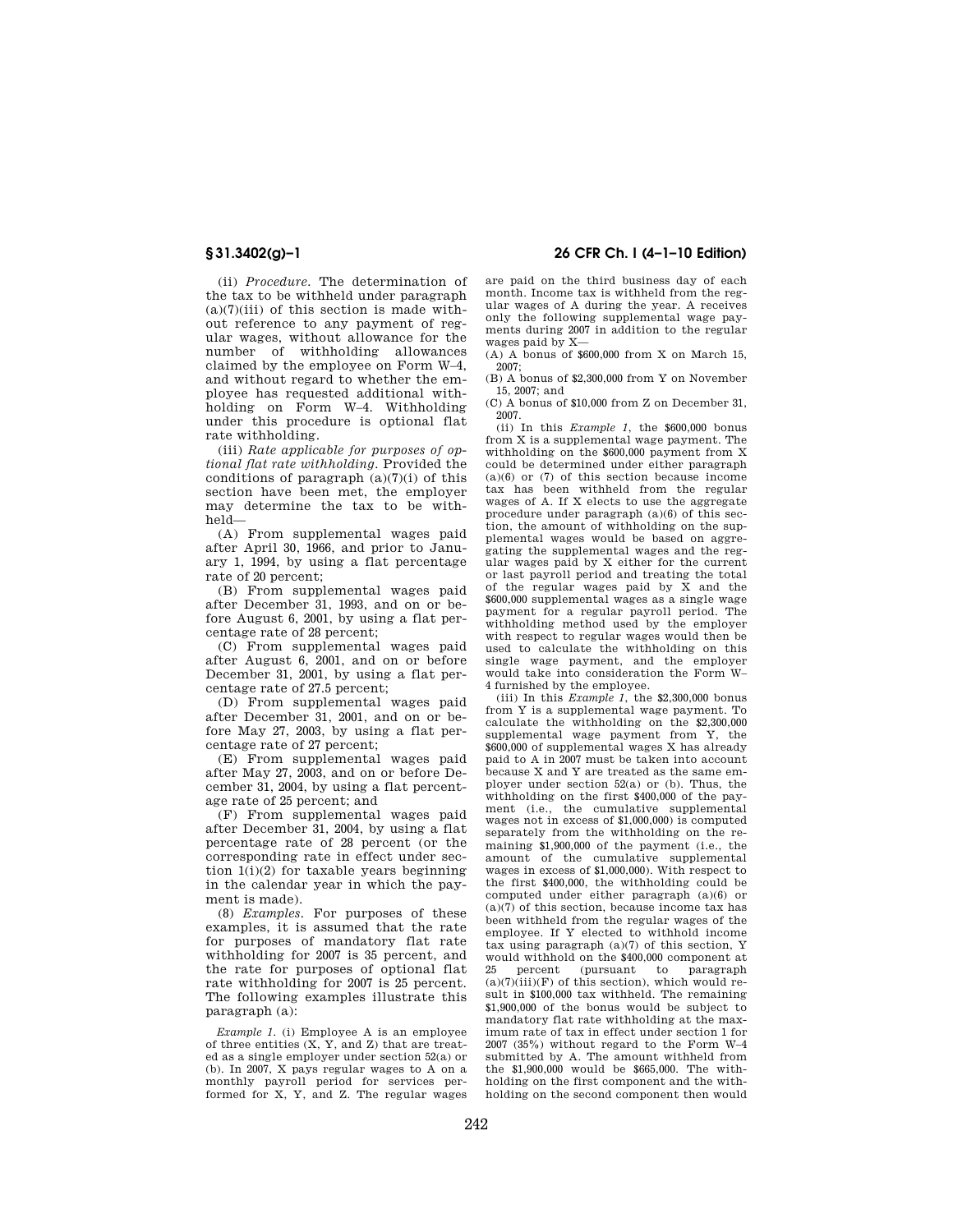## **Internal Revenue Service, Treasury § 31.3402(g)–1**

be added together to determine the total income tax withholding on the supplemental wage payment from Y. Alternatively, under paragraph (a)(4)(iv) of this section, Y could treat the entire \$2,300,000 bonus payment as subject to mandatory flat rate withholding at the maximum rate of tax (35%), in which case the amount to be withheld would be 35 percent of \$2,300,000, or \$805,000.

(iv) The \$10,000 bonus paid from Z is also a supplemental wage payment. To calculate the withholding on the \$10,000 bonus, the \$2,900,000 in cumulative supplemental wages already paid to A in 2007 by X and Y must be taken into account because X, Y, and Z are treated as a single employer. The entire \$10,000 bonus would be subject to mandatory flat rate withholding at the maximum rate of tax in effect under section 1 for 2007. The income tax required to be withheld on this payment would be 35 percent of \$10,000 or \$3,500.

*Example 2.* Employees B and C work for employer M. Each employee receives a monthly salary of \$3,000 in 2007. As a result of the withholding allowances claimed by B, there has been no income tax withholding on the regular wages M pays to B during either 2007 or 2006. In contrast, M has withheld income tax from regular wages M pays to C during 2007. Together with the monthly salary check paid in December 2007 to each employee, M includes a bonus of \$2,000, which is the only supplemental wage payment each employee receives from M in 2007. The bonuses are separately stated on the payroll records of M. Because M has withheld no income tax from B's regular wages during either the calendar year of the \$2,000 bonus or the preceding calendar year, M cannot use optional flat rate withholding provided under paragraph (a)(7) of this section to calculate the income tax withholding on B's \$2,000 bonus. Consequently, M must use the aggregate procedure set forth in paragraph (a)(6) of this section to calculate the income tax withholding due on the \$2,000 bonus to B. With respect to the bonus paid to C, M has the option of using either the aggregate procedure provided under paragraph (a)(6) of this section or the optional flat rate withholding provided under paragraph (a)(7) of this section to calculate the income tax withholding due.

*Example 3.* (i) Employee D works as an employee of Corporation R. Corporations R and T are treated as a single employer under section 52(a) or (b). R makes regular wage payments to Employee D of \$200,000 on a monthly basis in 2007, and income tax is withheld from those wages. R pays D a bonus for his services as an employee equal to \$3,000,000 on June 30, 2007. Unrelated company U pays D sick pay as an agent of the employer R and such sick pay is supplemental wages pursuant to §31.3401(a)-1(b)(8)(i)(*b*)(*2*). U pays D

\$50,000 of sick pay on October 31, 2007. Corporation T decides to award bonuses to all employees of R and T, and pays a bonus of \$100,000 to D on December 31, 2007. D received no other payments from R, T, or U.

(ii) In chronological summary, D is paid the following wages other than the regular monthly wages paid by R:

 $(A)$  June 30, 2007 $-$ \$3,000,000 (bonus from R);

(B) October 31, 2007—\$50,000 (sick pay from U); and

(C) December 31, 2007—\$100,000 (bonus from T).

(iii) In this *Example 3*, each payment of wages other than the regular monthly wage payments from R is considered to be supplemental wages for purposes of withholding under  $$31.3402(g)-1(a)(2)$ . The amount of regular wages from R is irrelevant in determining when mandatory flat rate withholding on supplemental wages must be applied.

(iv) Because income tax has been withheld on D's regular wages, income tax may be withheld on \$1,000,000 of the \$3,000,000 bonus paid on June 30, 2007, under either paragraph (a)(6) or (7) of this section. If R elects to use optional flat rate withholding provided under paragraph  $(a)(7)(iii)(F)$  of this section, withholding would be calculated at 25 percent of the \$1,000,000 portion of the payment and would be \$250,000.

(v) Income tax withheld on the following supplemental wage payments (or portion of a payment) as follows is required to be calculated at the maximum rate in effect under section 1, or 35 percent in 2007—

(A) \$2,000,000 of the \$3,000,000 bonus paid by R on June 30, 2007; and

(B) all of the \$100,000 bonus paid by T on December 31, 2007.

(vi) Pursuant to paragraph (a)(4)(iii) of this section, because the total wage payments made by U, an agent of the employer, to D are less than \$100,000, U is permitted to determine the amount of income tax to be withheld without regard to other supplemental wage payments made to the employee. Income tax withholding on the \$50,000 in sick pay may be determined under either paragraph (a)(6) or (7) of this section. If U elects to withhold income tax at the flat rate provided under paragraph (a)(7)(iii)(F) of this section, withholding on the \$50,000 of sick pay would be calculated at 25 percent of the \$50,000 payment and would be \$12,500. Alternatively, U may choose to take account of the \$3,000,000 in supplemental wages paid by the employer during 2007 prior to payment of the \$50,000 sick pay, and withholding on the \$50,000 of sick pay could be calculated applying the mandatory flat rate of 35 percent, resulting in withholding of \$17,500 on the \$50,000 payment.

*Example 4.* (i) Employer J has decided it wants to grant its employee B a \$1,000,000 net bonus (after withholding) to be paid in 2007.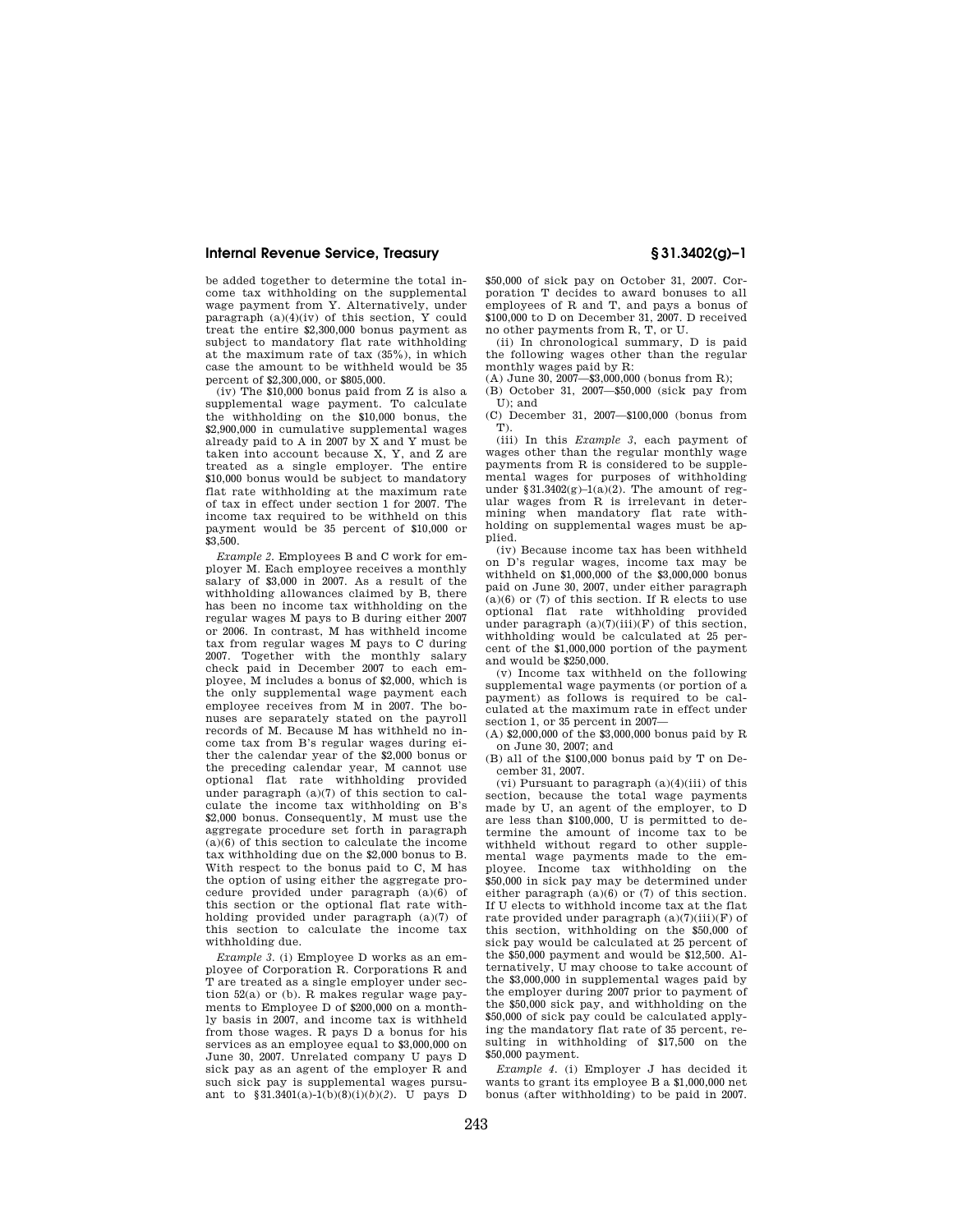Employer J has withheld income tax from the regular wages of the employee. Employer J has made no other supplemental wage payments to B during the year.

(ii) This *Example 4* requires grossing up the supplemental wage payment to determine the gross wages necessary to result in a net payment of \$1,000,000. If the employer elected to use optional flat rate withholding, the first \$1,000,000 of the wages would be subject to 25 percent withholding. However, any wages above that, including amounts representing gross-up payments, would be subject to mandatory 35 percent withholding. The withholding applicable to the first \$1,000,000 (i.e., \$250,000) would thus be required to be grossed-up at a 35 percent rate to determine the gross wage amount in excess of \$1,000,000. Thus, the wages in excess of \$1,000,000 would be equal to \$250,000 divided by .65 (computed by subtracting .35 from 1) or \$384,615.38. Thus the total supplemental wage payment, taking into account income tax withholding only (and not Federal Insurance Contributions Act taxes), to B would be \$1,384,615.38, and the total withholding with respect to the payment if Employer J elected optional flat rate withholding with respect to the first \$1,000,000, would be \$384,615.38.

(9) *Certain noncash payments to retail commission salesmen.* For provisions relating to the treatment of wages that are not subject to paragraph (a)(2) of this section and that are paid other than in cash to retail commission salesmen, see §31.3402(j)–1.

(10) *Alternative methods.* The Secretary may provide by publication in the Internal Revenue Bulletin (see  $§601.601(d)(2)(ii)(b)$  of this chapter) for alternative withholding methods that will allow an employer to meet its responsibility for the mandatory flat rate withholding required by paragraph (a)(2) of this section.

(b) *Special rule where aggregate withholding exemption exceeds wages paid.* (1) This rule does not apply to the extent that paragraph  $(a)(2)$  of this section applies to the supplemental wage payment. If supplemental wages are paid to an employee during a calendar year for a period which involves two or more consecutive payroll periods, for which other wages also are paid during such calendar year, and the aggregate of such other wages is less than the aggregate of the amounts determined under the table provided in section 3402(b) (1) as the withholding exemptions applicable for such payroll periods, the amount of the tax required to

**§ 31.3402(g)–1 26 CFR Ch. I (4–1–10 Edition)** 

be withheld on the supplemental wages shall be computed as follows:

*Step 1.* Determine an average wage for each of such payroll periods by dividing the sum of the supplemental wages and the wages paid for such payroll periods by the number of such payroll periods.

*Step 2.* Determine a tax for each payroll period as if the amount of the average wage constituted the wages paid for such payroll period.

*Step 3.* From the sum of the amounts of tax determined in Step 2 subtract the total amount of tax withheld, or to be withheld, from the wages, other than the supplemental wages, for such payroll periods. The remainder, if any shall constitute the amount of the tax to be withheld upon the supplemental wages.

*Example.* An employee has a weekly payroll period ending on Saturday of each week, the wages for which are paid on Friday of the succeeding week. On the 10th day of each month he is paid a bonus based upon production during the payroll periods for which wages were paid in the preceding month. The employee is paid a weekly wage of \$64 on each of the five Fridays occurring in July 1966. On August 10, 1966, the employee is paid a bonus of \$125 based upon production during the five payroll periods covered by the wages paid in July. On the date of payment of the bonus, the employee, who is married and has three children, has a withholding exemption certificate in effect indicating that he is married and claiming five withholding exemptions. The amount of the tax to be withheld from the bonus paid on August 10, 1966, is computed as follows:

Wages paid in July 1966 for 5 payroll periods

|                                                                                                                                         | \$320.00 |
|-----------------------------------------------------------------------------------------------------------------------------------------|----------|
| Bonus paid August 10, 1966                                                                                                              | 125.00   |
| Aggregate of wages and bonus                                                                                                            | 445.00   |
| Average wage per payroll period (\$445÷5)<br>Computation of tax under percentage method:                                                | 89.00    |
| Withholding exemptions (5x\$13.50)                                                                                                      | 67.50    |
|                                                                                                                                         | 21.50    |
| Tax on average wage for 1 week under percent-<br>age method of withholding (married person<br>with weekly payroll period) 14 percent of |          |
|                                                                                                                                         | 2.45     |
| Tax on average wage for 5 weeks<br>Less: Tax previously withheld on weekly wage                                                         | 12.25    |
|                                                                                                                                         | None     |
| Tax to be withheld on supplemental wages                                                                                                | 12.25    |
| Computation of tax under wage bracket method:<br>Tax on \$89 wage under weekly wage table for                                           |          |
| married person (\$2.50 per week for 5 weeks)                                                                                            | 12.50    |
| Less: Tax previously withheld on weekly wage                                                                                            |          |
|                                                                                                                                         | None     |
| Tax to be withheld on supplemental wages                                                                                                | 12.50    |